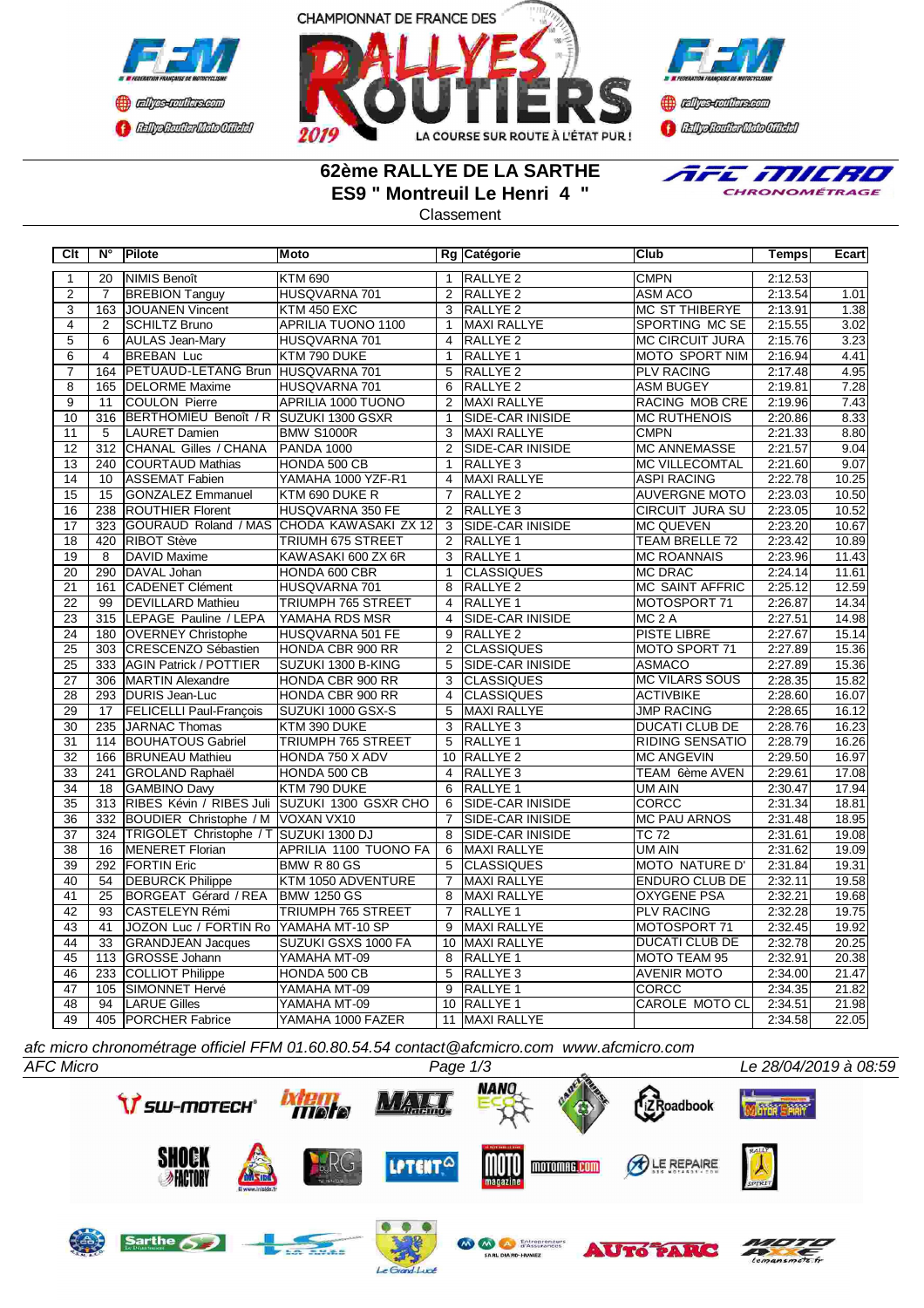



**Confederation Complementation** 

## 62ème RALLYE DE LA SARTHE ES9 " Montreuil Le Henri 4 " **Classement**



| Clt             | Ν°               | Pilote                               | Moto                        |                 | Rg Catégorie            | Club                   | Temps   | Ecart |
|-----------------|------------------|--------------------------------------|-----------------------------|-----------------|-------------------------|------------------------|---------|-------|
| 50              | 181              | RINGEVAL Julien                      | HUSQVARNA 701               |                 | 11 RALLYE 2             | <b>MVCC</b>            | 2:34.62 | 22.09 |
| 51              | 456              | <b>RICHARD David</b>                 | KTM 690 DUKE                |                 | 12 RALLYE 2             |                        | 2:34.64 | 22.11 |
| $\overline{52}$ | 46               | DOSMAS Philippe / DOS                | BMW R1200 GSA               |                 | 12 MAXI RALLYE          | LA MAIN AU PANIE       | 2:34.85 | 22.32 |
| 53              | 426              | <b>GATE</b> Damien                   | TRIUMPH 675 STREET          | 11              | RALLYE <sub>1</sub>     | <b>ESML LOUVIGNE</b>   | 2:35.34 | 22.81 |
| 54              | $\overline{53}$  | COMBRET Frédéric                     | YAMAHA MT-10                |                 | 13 MAXI RALLYE          | MC AIX EN PROVE        | 2:35.48 | 22.95 |
| 55              | 28               | <b>PEYROT Cyril</b>                  | KTM 1290 SUPERDUKE          |                 | 14 MAXI RALLYE          | <b>MC BOUSSAQUIN</b>   | 2:35.85 | 23.32 |
| 56              | 249              | <b>BOURGEOIS Quentin</b>             | HONDA 500 CB                | 6               | RALLYE <sub>3</sub>     | <b>MC FLEUR DE LYS</b> | 2:36.13 | 23.60 |
| 57              | $\overline{21}$  | MAUREL Eric                          | APRILIA 1000 TUONO          | $\overline{15}$ | MAXI RALLYE             | <b>MC SENAS DURA</b>   | 2:36.42 | 23.89 |
| $\overline{58}$ | 104              | <b>PREUDHOMME Benjami</b>            | <b>SUZUKI 750 GSXS</b>      |                 | 12 RALLYE 1             | <b>MC CAROLE</b>       | 2:37.24 | 24.71 |
| $\overline{59}$ | 296              | <b>PIGEAT Richard</b>                | <b>DUCATI 900 SUPERSPO</b>  | 6               | <b>CLASSIQUES</b>       | <b>RACING MOB CRE</b>  | 2:37.61 | 25.08 |
| $\overline{60}$ | $\overline{317}$ | <b>BACON Franck / CHOPA</b>          | <b>KTM RC8R CHODA</b>       | $\overline{9}$  | <b>SIDE-CAR INISIDE</b> | <b>RACING MOB CRE</b>  | 2:38.55 | 26.02 |
| 61              | 60               | <b>CALBA Mathieu</b>                 | KTM 990 SUPERDUKE           | 16              | MAXI RALLYE             | <b>CSLE GENDARME</b>   | 2:39.57 | 27.04 |
| 62              | 13               | FAYOLLE Jean-François                | APRILIA 1100 TUONO FA       | 17              | <b>MAXI RALLYE</b>      | <b>AMRP</b>            | 2:40.38 | 27.85 |
| 63              | 408              | LEROUX David                         | <b>BMW 1150 ROCKSTER</b>    | 18              | MAXI RALLYE             | <b>ASM ACO</b>         | 2:40.58 | 28.05 |
| 64              | 45               | DUSSUBIEUX Jean-Phili                | KTM 1200 SUPERDUKE          |                 | 19 MAXI RALLYE          | <b>CORCC</b>           | 2:41.33 | 28.80 |
| 65              | 91               | <b>GRATIOT Caroline</b>              | HONDA 600 HORNET            |                 | 13 RALLYE 1             | <b>ASPI RACING</b>     | 2:41.45 | 28.92 |
| 66              | 168              | <b>STEPHAN Pierre</b>                | KTM 690 DUKE R              |                 | 13 RALLYE 2             | MC FLEUR DE LYS        | 2:42.75 | 30.22 |
| 67              | 407              | LEBOUC Sébastien                     | <b>APRILIA 1000 TUONO</b>   |                 | 20 MAXI RALLYE          | <b>ASM ACO</b>         | 2:43.23 | 30.70 |
| 68              | 162              | <b>DUPUIS-MAURIN Valéry</b>          | KAWASAKI 650 ER6            |                 | 14 RALLYE 2             | <b>MC DRAC</b>         | 2:43.41 | 30.88 |
| 69              | 246              | <b>DION Fabrice</b>                  | KTM 390 DUKE                | $\overline{7}$  | RALLYE <sub>3</sub>     | <b>MC FLEUR DE LYS</b> | 2:43.72 | 31.19 |
| $\overline{70}$ | 423              | HAYE Benjamin                        | TRIUMH 675 STREET           |                 | 14 RALLYE 1             | TEAM RALLYE VA         | 2:44.39 | 31.86 |
| $\overline{71}$ | 438              | <b>AMADIEU Yoann</b>                 | HONDA 600 HORNET            |                 | 15 RALLYE 1             |                        | 2:44.86 | 32.33 |
| $\overline{72}$ | 454              | MENERET Mickaël                      | KTM 690 DUKE R              |                 | 15 RALLYE 2             |                        | 2:45.05 | 32.52 |
| 73              | 458              | GOUBET Jean-Christoph                | <b>KTM 690 SM</b>           | 16              | RALLYE <sub>2</sub>     | <b>MC FLEUR DE LYS</b> | 2:45.66 | 33.13 |
| 74              | 424              | GAREST Johan                         | KAWASAKI 636 ZX6R           | 16              | RALLYE <sub>1</sub>     | TEAM RALLYE VA         | 2:46.36 | 33.83 |
| 75              | 40               | <b>BEALLE Emmanuel</b>               | DUCATI 1200 MONSTER         | 21              | MAXI RALLYE             | TEAM BIKE 71           | 2:46.53 | 34.00 |
| 76              | 44               | <b>BASELLO Florent</b>               | HONDA 1000 AFRICA TW        |                 | 22 MAXI RALLYE          | <b>CORCC</b>           | 2:46.76 | 34.23 |
| $\overline{77}$ | 430              | <b>GARNIER Mickaël</b>               | <b>TRIUMPH 675 STREET T</b> |                 | 17 RALLYE 1             |                        | 2:47.29 | 34.76 |
| $\overline{78}$ | 101              | <b>BACCA Riccardo</b>                | SUZUKI 750 GSXR             |                 | 18 RALLYE 1             | <b>PASSION VITESSE</b> | 2:49.15 | 36.62 |
| $\overline{79}$ | 242              | <b>DUHAMEL Daniel</b>                | HONDA 500 CB                | 8               | RALLYE <sub>3</sub>     | <b>GMT 94</b>          | 2:49.56 | 37.03 |
| 80              | 330              | QUILBAULT Jimmy / BEN HONDA 1000 CBR |                             | $\overline{10}$ | <b>SIDE-CAR INISIDE</b> | <b>MC MONTGENOIS</b>   | 2:49.86 | 37.33 |
| $\overline{81}$ | 325              | <b>ERAGNE Olivier / ERAG</b>         | SUZUKI 1000                 | 11              | <b>SIDE-CAR INISIDE</b> | LA MAIN AU PANIE       | 2:50.04 | 37.51 |
| 82              | 170              | <b>GILLI</b> Aurélien                | YAMAHA MT-07                | 17              | RALLYE <sub>2</sub>     | PIT LANE ENDURA        | 2:50.34 | 37.81 |
| 83              | 291              | <b>THEILLAC Thierry</b>              | <b>DUCATI 900 SUPERSPO</b>  | $\overline{7}$  | <b>CLASSIQUES</b>       | <b>MC ANGOUMOISI</b>   | 2:50.51 | 37.98 |
| 84              | 412              | NOEL Manuel                          | TRIUMPH 1050 TIGER          | 23              | MAXI RALLYE             |                        | 2:50.72 | 38.19 |
| 85              | 117              | <b>BROUSTE Laurent</b>               | TRIUMPH 675 STREET          |                 | 19 RALLYE 1             | <b>MTT HERBLINOIS</b>  | 2:52.27 | 39.74 |
| 86              | 95               | LOUSSEREAUX David                    | <b>TRIUMH 675 STREET</b>    |                 | 20 RALLYE 1             | <b>ACTIVBIKE</b>       | 2:52.52 | 39.99 |
| 87              | 231              | <b>GRASSIAN Baptiste</b>             | HUSQVARNA 401               | 9               | RALLYE <sub>3</sub>     | <b>CORCC</b>           | 2:53.30 | 40.77 |
| 88              | 236              | CRESCENCIO Pedro                     | KAWASAKI 400 NINJA          |                 | 10 RALLYE 3             | <b>ASM ACO</b>         | 2:53.45 | 40.92 |
| 89              | 422              | JOYAU Laurent                        | YAMAHA MT-09                | 21              | RALLYE <sub>1</sub>     |                        | 2:53.68 | 41.15 |
| $\overline{90}$ | 452              | MARTINEAU Bertrand                   | YAMAHA MT-07                |                 | 18 RALLYE 2             | <b>MOTO LIBERTE</b>    | 2:53.90 | 41.37 |
| $\overline{91}$ |                  | 450 DUBUC Pierre-Adrien              | KAWASAKI 650 ER6            |                 | 19 RALLYE 2             | <b>TEAM NOLAN</b>      | 2:54.45 | 41.92 |
| 92              | 297              | LACOSTE Christian                    | YAMAHA 750 SUPER TE         | 8               | <b>CLASSIQUES</b>       | UM AIN                 | 2:55.06 | 42.53 |
| 93              | 304              | MENARD Frédéric                      | SUZUKI 400                  | 9               | <b>CLASSIQUES</b>       | <b>TEAM PERFORMA</b>   | 2:55.69 | 43.16 |
| 94              | 470              | LOUIS Cyril                          | KAWASAKI GPZR NINJA         |                 | 10 CLASSIQUES           |                        | 2:55.85 | 43.32 |
| $\overline{95}$ | 434              | <b>DELPLANQUE Romain</b>             | HONDA 600 CBR RR            |                 | 22 RALLYE 1             | FFMC <sub>60</sub>     | 2:56.48 | 43.95 |
| $\overline{96}$ |                  | 462 <b>DEBERTEIX</b> Yann            | HONDA 500 CB                | 11              | <b>RALLYE 3</b>         |                        | 2:57.48 | 44.95 |
| 97              | 31               | <b>POTIER Guillaume</b>              | <b>DUCATI 1260 MULTISTR</b> |                 | 24 MAXI RALLYE          | <b>MOTO SPORT NIM</b>  | 2:57.80 | 45.27 |
| $\overline{98}$ |                  | 243 DUHAMEL Théo                     | HONDA 500 CB                |                 | 12 RALLYE 3             | GMT 94                 | 2:58.34 | 45.81 |

*afc micro chronométrage officiel FFM 01.60.80.54.54 contact@afcmicro.com www.afcmicro.com*